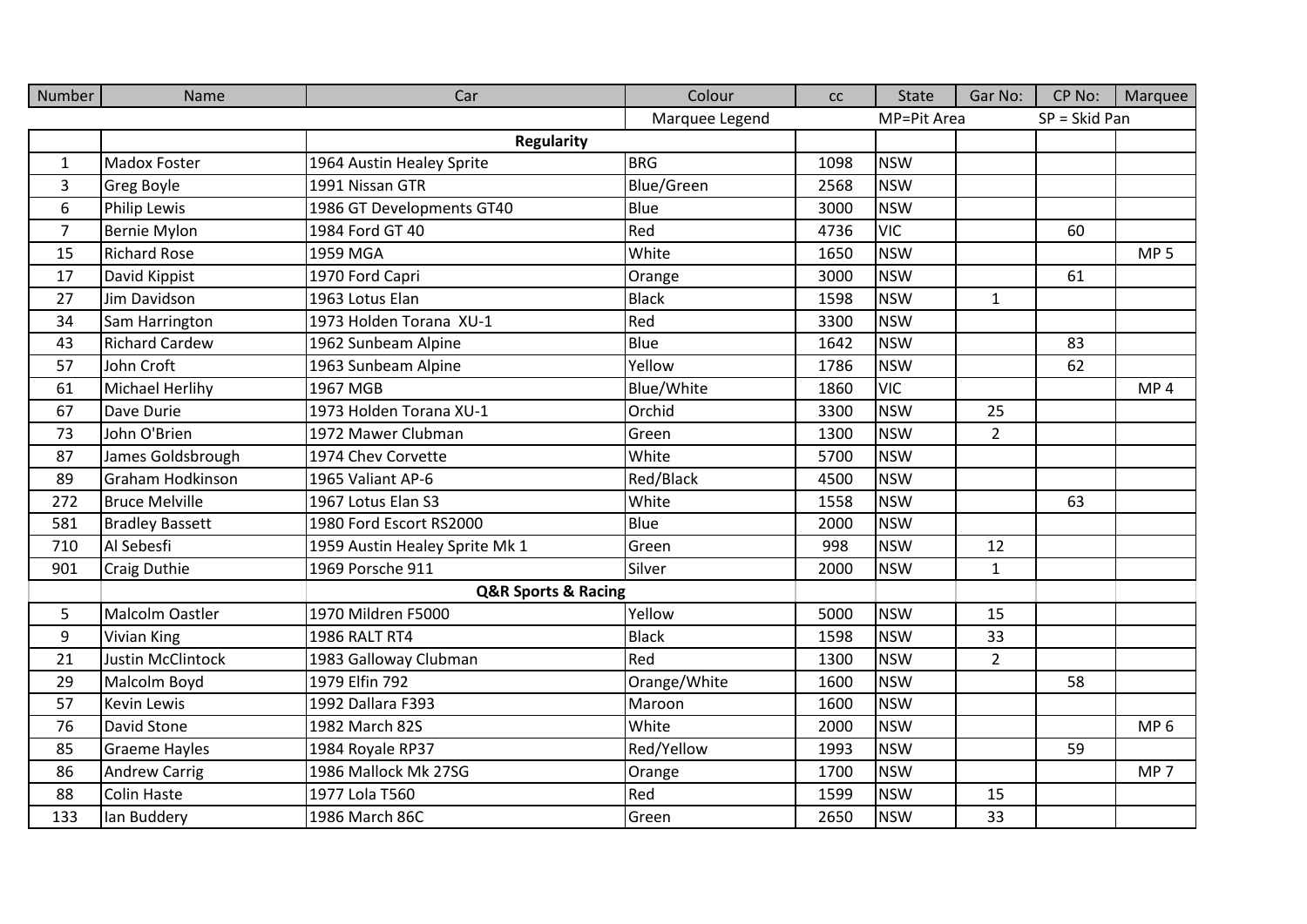| Number         | Name                   | Car                                   | Colour         | cc   | <b>State</b> | Gar No: | CP No:          | Marquee         |
|----------------|------------------------|---------------------------------------|----------------|------|--------------|---------|-----------------|-----------------|
|                |                        |                                       | Marquee Legend |      | MP=Pit Area  |         | $SP = Skid Pan$ |                 |
|                |                        | K, L, M & O Sports & Racing & Invited |                |      |              |         |                 |                 |
| $\mathbf{1}$   | <b>Richard Carter</b>  | 1965 Rennmax 23B                      | Green          | 1598 | <b>NSW</b>   | 32      |                 |                 |
| $\overline{7}$ | Jeffrey Hinde          | 1969 Delta Formula 2                  | Green          | 1600 | <b>NSW</b>   |         |                 | MP <sub>3</sub> |
| 9              | Les Wright             | 1967 Brabham Buick V8                 | Turquoise      | 3500 | <b>NSW</b>   | 29      |                 |                 |
| 12             | Wayne Wilson           | 1968 Brabham BT21C                    | Blue           | 1598 | <b>NSW</b>   | 30      |                 |                 |
| 18             | <b>Brad Morrin</b>     | 1968 Matich SR4B                      | Red            | 1600 | <b>NSW</b>   |         | 76              |                 |
| 25             | <b>Herb Neal</b>       | 1965 Neal Ford Mk1                    | Red            | 1498 | <b>NSW</b>   | 31      |                 |                 |
| 30             | Norman Falkiner        | 1967 Elfin Monocoque                  | Silver         | 1500 | <b>VIC</b>   | 16      |                 |                 |
| 40             | Denis Lesslie          | 1965 Piranha Mk 3                     | White/Gold     | 1100 | <b>NSW</b>   |         | 77              |                 |
| 49             | Doug Anderson          | 1969 Elfin 600                        | Red            | 1600 | <b>NSW</b>   |         |                 | MP <sub>2</sub> |
| 57             | <b>Barry Bates</b>     | 1965 Thompson Sport                   | Red            | 1498 | <b>NSW</b>   |         | 65              |                 |
| 64             | Paul Hamilton          | 1968 Elfin 600                        | Red            | 1612 | <b>NSW</b>   | 32      |                 |                 |
| 70             | Scott Bargwanna        | 1966 MRC Lotus T23                    | White/Blue     | 1600 | <b>NSW</b>   |         |                 |                 |
| 81             | John Macey             | 1966 Brabham BT 18                    | Red            | 1598 | <b>NSW</b>   | 29      |                 |                 |
| 91             | John Ashwell           | 1968 Brabham BT 21C                   | Green/Gold     | 1600 | <b>NSW</b>   | 30      |                 |                 |
| 117            | David McKenzie         | 1960 Elfin Streamliner                | Red            | 998  | <b>NSW</b>   |         | 66              |                 |
| 164            | Dick Willis            | 1960 Nota Major                       | Red            | 1489 | <b>NSW</b>   |         | 67              |                 |
|                |                        | Formula Ford & Formula Vee            |                |      |              |         |                 |                 |
| $\overline{2}$ | Peter Mohacsi          | 1981 Spectre Formula Vee              | White          | 1192 | <b>NSW</b>   |         |                 | MP 10           |
| $\overline{4}$ | David Clark            | 1984 Avanti Formula Vee               | Red            | 1200 | <b>NSW</b>   | 31      |                 |                 |
| $\overline{7}$ | <b>Cameron Walters</b> | 1986 Van Diemen RF86                  | Yellow         | 1600 | <b>NSW</b>   |         |                 |                 |
| 9              | Keith Hammond          | 1987 Mondiale Formula Ford            | Red/Yellow     | 1600 | <b>NSW</b>   |         |                 |                 |
| 10             | Norm Johnstone         | 1984 Spectre Forumla Vee              | Yellow/White   | 1192 | <b>NSW</b>   |         | 72              |                 |
| 11             | <b>Grahame Burton</b>  | 1973 Hawke DL11 Formula Ford          | Red/White      | 1600 | <b>NSW</b>   |         |                 |                 |
| 12             | <b>Geoff Walters</b>   | 1989 Van Diemen RF89 Formula Ford     | Red/White/Blue | 1600 | <b>NSW</b>   |         |                 |                 |
| 16             | <b>David Cutts</b>     | 1984 Spectre Formula Vee              | Blue           | 1192 | <b>NSW</b>   |         |                 |                 |
| 23             | Stephen Normoyle       | 1982 Spectre Formula Vee              | Red            | 1192 | <b>NSW</b>   |         |                 |                 |
| 25             | <b>Greg Stott</b>      | 1967 Mako Formula Vee                 | Green/Yellow   | 1200 | <b>NSW</b>   |         | 73              |                 |
| 27             | Garry Watson           | 1973 Mawer Formula Ford               | Green          | 1598 | <b>NSW</b>   |         |                 |                 |
| 28             | William Liston         | 1984 Listec 86F Formula Ford          | <b>Black</b>   | 1600 | <b>NSW</b>   |         |                 |                 |
| 33             | Keith Uebel            | 1982 Van Diemen Formula Ford          | Red            | 1598 | <b>NSW</b>   | 22      |                 |                 |
| 37             | Don Greiveson          | 1984 Spectre Formula Vee              | White/Blue     | 1192 | <b>SA</b>    |         |                 |                 |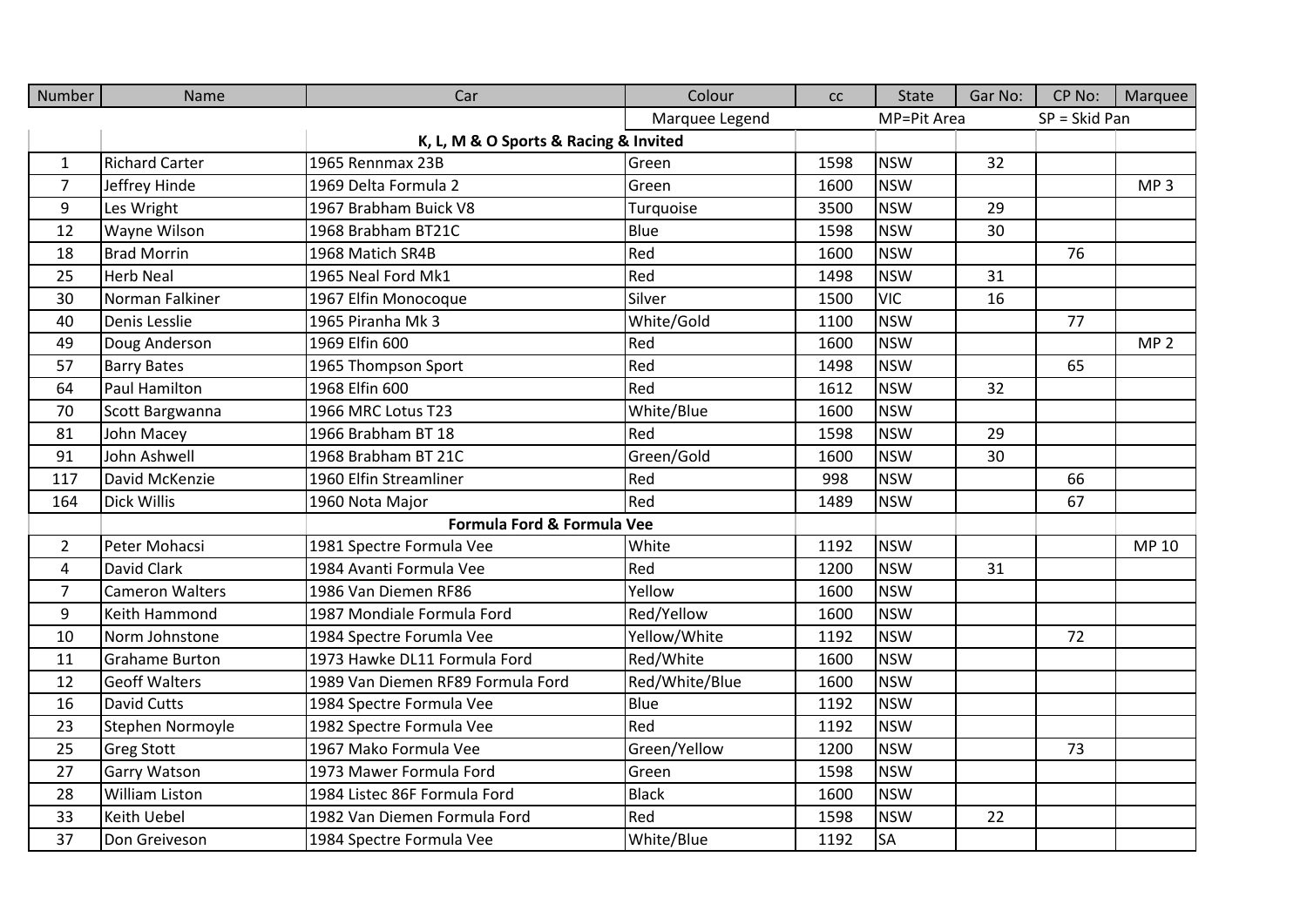| Number         | Name                  | Car                            | Colour              | cc   | <b>State</b> | Gar No:        | CP No:        | Marquee         |
|----------------|-----------------------|--------------------------------|---------------------|------|--------------|----------------|---------------|-----------------|
|                |                       |                                | Marquee Legend      |      | MP=Pit Area  |                | SP = Skid Pan |                 |
| 45             | <b>Bruce Connolly</b> | 1989 Elwyn 03                  | Black/Orange        | 1600 | <b>NSW</b>   |                | 74            |                 |
| 49             | David Massey          | 1972 Elden Mk 8 Formula Ford   | Yellow              | 1600 | <b>NSW</b>   | 16             |               |                 |
| 51             | <b>Travis Clark</b>   | 1986 Van Dieman RF86           | Yellow              | 1600 | <b>NSW</b>   |                |               |                 |
| 53             | William Lowing        | 1988 Van Dieman Formula Ford   | Blue                | 1600 | <b>NSW</b>   |                |               |                 |
| 68             | David Grant           | 1988 Reynard 87F Formula Ford  | Teal                | 1600 | <b>NSW</b>   | 21             |               |                 |
| 71             | Peter Lucas           | 1988 Reynard FF88              | Yellow              | 1600 | <b>NSW</b>   | 14             |               |                 |
| 80             | Peter Grant           | 1989 Reynard Formula Ford      | Yellow              | 1600 | <b>NSW</b>   | 21             |               |                 |
| 81             | <b>Vic Andrews</b>    | 1981 Van Diemen RF81           | Yellow/Black        | 1598 | <b>NSW</b>   |                |               |                 |
| 85             | <b>Matthew Pearce</b> | 1979 Rennmax Mk 2 Fvee         | Blue/White          | 1200 | <b>NSW</b>   |                |               |                 |
| 88             | John Pymble           | 1989 Reynard 89F               | Yellow              | 1598 | <b>NSW</b>   | 22             |               |                 |
| 99             | Michael Meyer         | 1986 Van Dieman Formula Ford   | Red                 | 1598 | QLD          |                |               | MP <sub>1</sub> |
|                |                       | <b>Group S</b>                 |                     |      |              |                |               |                 |
| $\mathbf{1}$   | Simon Meyer           | 1970 MG Midget                 | Silver              | 1310 | <b>NSW</b>   | $\overline{7}$ |               |                 |
| $\overline{2}$ | Joe Dibartolo         | 1969 Chevrolet Corvette        | Blue                | 5734 | <b>VIC</b>   | 6              |               |                 |
| 5              | Simon Van Grootel     | 1963 MGB                       | Green               | 1868 | <b>NSW</b>   |                | 82            |                 |
| 8              | <b>Terry Lawlor</b>   | 1966 Shelby American GT350     | Dark Green          | 4700 | <b>NSW</b>   | 36             |               |                 |
| 9              | Tom Walstab           | 1979 Porsche 928               | White               | 4500 | <b>VIC</b>   |                |               |                 |
| 11             | Colin Wilson-Brown    | 1970 Alfa Romeo GTV            | Red                 | 1822 | <b>NSW</b>   | 4              |               |                 |
| 13             | Damien Meyer          | 1970 MG Midget                 | Blue                | 1310 | <b>NSW</b>   | $\overline{7}$ |               |                 |
| 22             | <b>Geoff Pike</b>     | 1971 MGB Roadster              | B.R.G.              | 1869 | <b>NSW</b>   |                |               |                 |
| 26             | Geoff Byrne           | 1969 Triumph TR6               | Green               | 2566 | <b>NSW</b>   | 8              |               |                 |
| 27             | Wayne Seabrook        | 1976 Porsche Carrera 3         | Blue                | 2996 | <b>NSW</b>   | 10             |               |                 |
| 33             | Darren Freeman        | 1972 MGB                       | Blue                | 1800 | <b>NSW</b>   |                | 80            |                 |
| 34             | <b>Tony Antoun</b>    | 1966 Shelby GT350              | Red                 | 4800 | <b>NSW</b>   | 9              |               |                 |
| 37             | <b>Kevin Luke</b>     | 1976 Porsche 911 Carrera       | Blue                | 2993 | <b>NSW</b>   | 9              |               |                 |
| 42             | <b>Greg Prunster</b>  | 1959 Austin Healey Sprite Mk 1 | <b>Blue/White</b>   | 998  | <b>NSW</b>   |                |               |                 |
| 43             | Don Bartley           | 1966 Austin Healey Sprite Mk 2 | Blue                | 1275 | <b>NSW</b>   |                |               |                 |
| 50             | <b>Ryan Curnick</b>   | 1968 Porsche 911E              | Silver              | 1991 | <b>NSW</b>   | 10             |               |                 |
| 51             | Kent Brown            | 1963 MGB                       | <b>Black/Silver</b> | 1868 | <b>ACT</b>   | $\overline{3}$ |               |                 |
| 54             | Andrew Sebesfi        | 1967 MG Midget                 | Green               | 1275 | <b>NSW</b>   | 12             |               |                 |
| 55             | Doug Selwood          | 1980 Alfa Romeo Alfetta GTV    | White               | 1960 | <b>NSW</b>   |                |               |                 |
| 60             | Michael Byrne         | 1975 Lotus Seven S4            | Red                 | 1560 | <b>VIC</b>   | 8              |               |                 |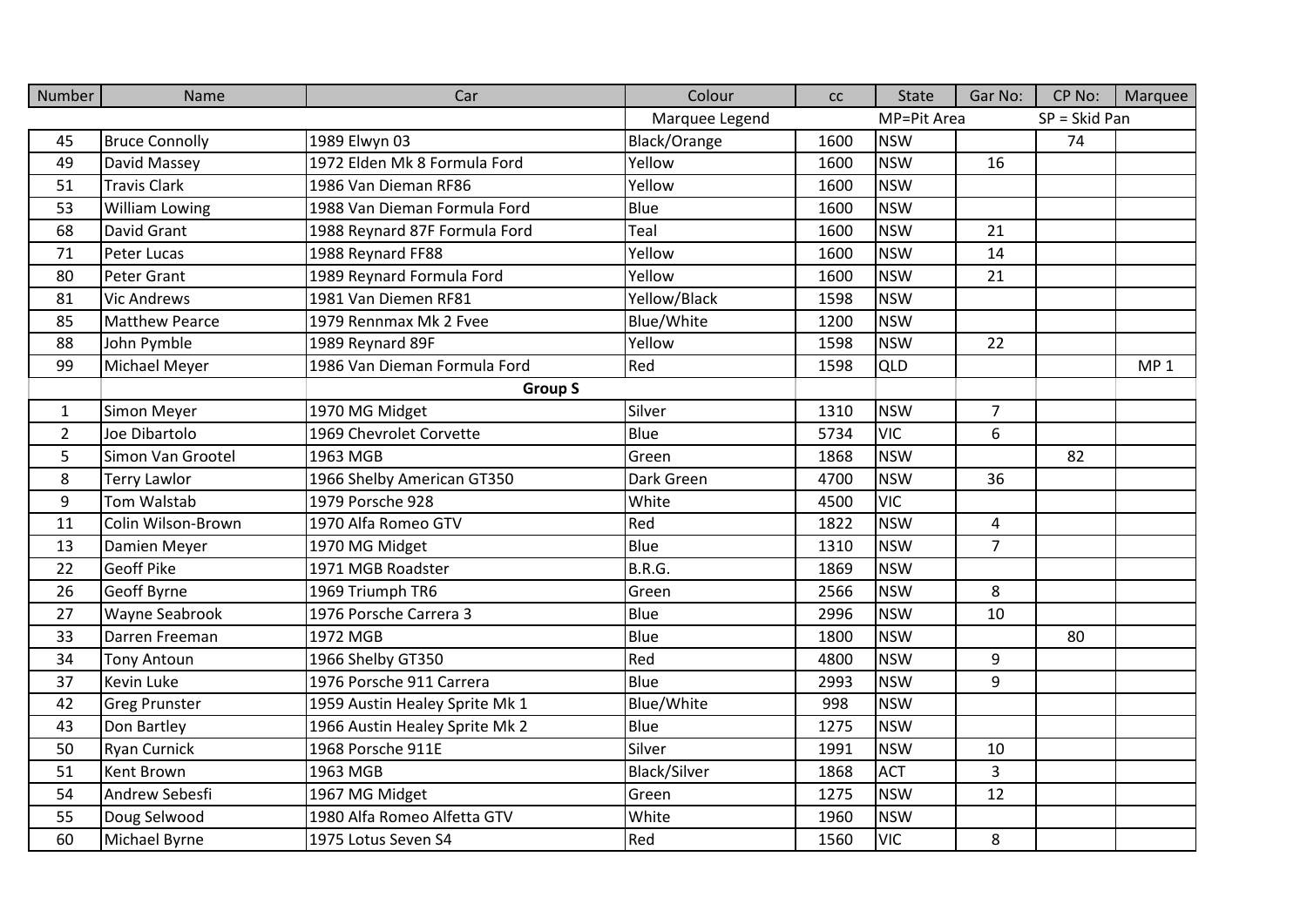| Number       | Name                    | Car                            | Colour            | cc   | <b>State</b> | Gar No:        | CP No:        | Marquee         |
|--------------|-------------------------|--------------------------------|-------------------|------|--------------|----------------|---------------|-----------------|
|              |                         |                                | Marquee Legend    |      | MP=Pit Area  |                | SP = Skid Pan |                 |
| 61           | John Geist              | 1967 Datsun 2000               | Red               | 1982 | <b>VIC</b>   |                |               |                 |
| 65           | Ray Narkiewicz          | 1965 Chev Corvette             | Blue              | 5354 | <b>VIC</b>   | 6              |               |                 |
| 67           | Damien Daly             | 1967 Datsun 2000 Sport         | Navy Blue         | 1995 | QLD          |                | 81            |                 |
| 69           | <b>Stephen Smith</b>    | 1976 Datsun 280Z               | Blue              | 2753 | <b>NSW</b>   | 11             |               |                 |
| 70           | <b>Warren Hotz</b>      | 1964 MG Midget                 | Red               | 1293 | <b>NSW</b>   | 11             |               |                 |
| 72           | Ross Jackson            | 1972 De Tomaso Pantera         | Yellow            | 5800 | <b>VIC</b>   | 35             |               |                 |
| 75           | <b>Brian Weston</b>     | 1971 MG Midget                 | B.R.G.            | 1275 | <b>ACT</b>   | 4              |               |                 |
| 76           | <b>Tim Lynas</b>        | 1979 Porsche 928               | Green / Gold      | 4470 | <b>SA</b>    |                |               |                 |
| 90           | Robert Berson           | 1970 Datsun 240Z               | Red               | 2393 | <b>NSW</b>   |                |               |                 |
| 111          | <b>Greg Horwill</b>     | 1977 Porsche 911 Carrera 3     | White             | 3000 | QLD          |                | 78            |                 |
| 162          | Cameron Stuart          | 1976 Datsun 260Z               | Orange/White/Blue | 2600 | <b>NSW</b>   |                |               |                 |
| 280          | <b>Wayne Potts</b>      | 1977 Datsun 280Z               | Red/White/Blue    | 2850 | <b>NSW</b>   |                |               |                 |
| 311          | André Breit             | 1967 Datsun Fairlady           | Green             | 1998 | <b>NSW</b>   | $\overline{3}$ |               |                 |
| 412          | Ernst Luthi             | 1971 Renault Alpine            | Red               | 1397 | <b>NSW</b>   | 5              |               |                 |
| 477          | Matt Magraith           | 1971 Alfa Romeo GTV            | Blue              | 1750 | <b>NSW</b>   | 13             |               |                 |
| 911          | Douglas Barbour         | 1976 Porsche Carerra 3         | Blue              | 3000 | <b>NSW</b>   | 5              |               |                 |
|              |                         | <b>Group N &amp; Invited</b>   |                   |      |              |                |               |                 |
| $\mathbf{1}$ | lan Johnson             | 1968 Ford Cortina Mk2          | White             | 1595 | <b>NSW</b>   |                |               |                 |
| 3            | Chris Dubois            | 1964 Ford Lotus Cortina Mk 1   | White/Green       | 1598 | <b>NSW</b>   |                |               |                 |
| 5            | Anthony Colton          | 1963 Ford Cortina Mk 1         | Yellow            | 1598 | <b>WA</b>    |                |               | SP <sub>8</sub> |
| 6            | <b>Michael Rose</b>     | 1964 Ford Mustang              | Yellow/Black      | 4739 | <b>NSW</b>   |                |               |                 |
| 9            | <b>Stan Adler</b>       | 1976 Porsche 911 Carrera       |                   | 3089 | QLD          | 35             |               |                 |
| 12           | Andrew Bergan           | 1963 Morris Mini Cooper S      | Blue              | 1293 | <b>NSW</b>   |                |               |                 |
| 17           | <b>Chris Thomas</b>     | 1972 Holden Torana XU-1        | Orange            | 3300 | <b>NSW</b>   |                |               |                 |
| 19           | Tom Tweedie             | 1963 Morris Cooper S           | Aqua              | 1293 | <b>NSW</b>   | 17             |               |                 |
| 20           | <b>David Roberts</b>    | 1964 Morris Mini Cooper S      | Green             | 1275 | <b>NSW</b>   |                |               |                 |
| 28           | <b>Brad Tilley</b>      | 1966 Ford Mustang              | White/Blue        | 4735 | <b>NSW</b>   |                |               |                 |
| 29           | Jamie Tilley            | 1964 Ford Mustang              | Red               | 4736 | <b>NSW</b>   |                |               |                 |
| 33           | Stephen Jeffs           | 1953 Holden 48-215             | Grey              | 2260 | QLD          |                |               | SP <sub>9</sub> |
| 34           | <b>Grant Harrington</b> | 1973 Holden Torana XU-1        | Red               | 3300 | <b>NSW</b>   |                |               |                 |
| 41           | Jerry Lenstra           | 1964 Cortina GT                | <b>Black</b>      | 1550 | <b>NSW</b>   |                |               |                 |
| 54           | Craig Allan             | 1964 Ford Falcon Rallye Sprint | White             | 4743 | <b>QLD</b>   |                |               |                 |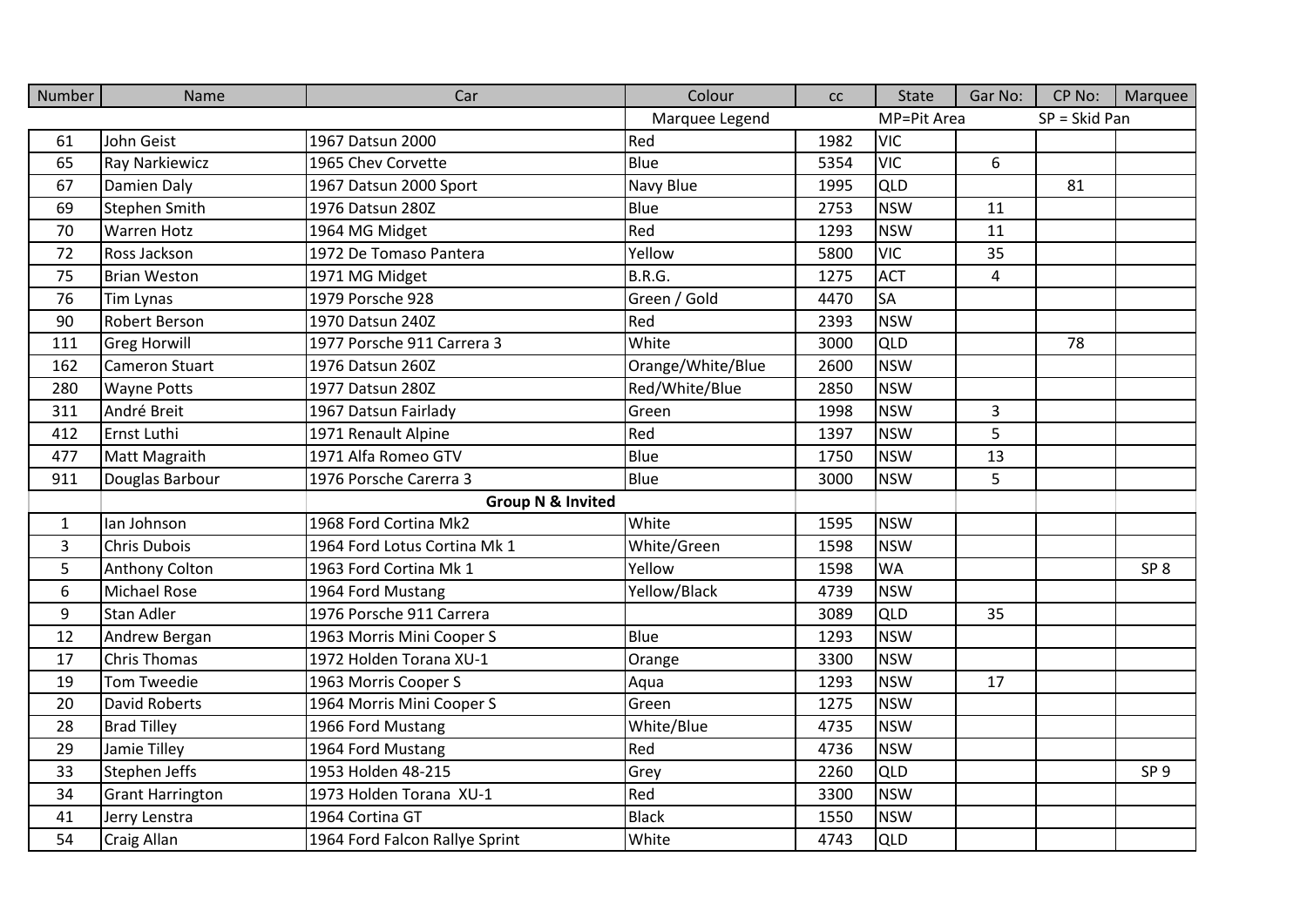| Number                  | Name                   | Car                           | Colour         | cc   | <b>State</b> | Gar No: | CP No:        | Marquee |
|-------------------------|------------------------|-------------------------------|----------------|------|--------------|---------|---------------|---------|
|                         |                        |                               | Marquee Legend |      | MP=Pit Area  |         | SP = Skid Pan |         |
| 55                      | Craig Anderson         | 1970 Ford Capri               | Yellow         | 2990 | <b>NSW</b>   |         |               |         |
| 57                      | Adam Walton            | 1966 Ford Mustang             | Orange/Black   | 4860 | <b>NSW</b>   |         |               |         |
| 58                      | <b>Steve Pitman</b>    | 1964 Holden EH                | Mauve/White    | 2965 | <b>NSW</b>   |         |               |         |
| 72                      | Paul Tierney           | 1972 Holden Torana XU-1       | Red            | 3300 | <b>NSW</b>   |         |               |         |
| 73                      | Hugh Zochling          | 1972 Holden Torana GTR XU-1   | Green          | 3300 | <b>NSW</b>   | 24      |               |         |
| 77                      | David Noakes Jnr       | 1972 Ford Escort RS 1600      | Blue/White     | 1600 | <b>NSW</b>   |         |               |         |
| 84                      | <b>Rod Wallace</b>     | 1972 Holden Torana GTR XU-1   | Red            | 3300 | <b>NSW</b>   |         | 84            |         |
| 89                      | John Harrison          | 1965 Ford Mustang             | Yellow         | 4728 | <b>NSW</b>   |         |               |         |
| 93                      | John Burke             | 1972 Valiant Charger R/T      | Magenta        | 4400 | <b>NSW</b>   |         |               |         |
| 96                      | Aldo De Paoli          | 1969 Chev Camaro              | Orange         | 5800 | <b>WA</b>    | 18      |               |         |
| 97                      | Harry Bargwanna        | 1965 Ford Mustang             | Orange         | 4700 | <b>NSW</b>   |         |               |         |
| 105                     | Robert Hayden          | 1964 Holden EH                | Orange         | 2950 | <b>NSW</b>   |         |               |         |
| 122                     | Loris Mariotto         | 1964 Volvo 122S               | Blue           | 1998 | <b>NSW</b>   |         | 57            |         |
| 127                     | Aaron Gabriel          | 1962 Morris Mini Minor        | Green          | 1234 | <b>NSW</b>   |         | 56            |         |
| 155                     | Ian Mewett             | 1969 Ford Mustang             | Blue           | 5631 | QLD          |         |               |         |
| 158                     | Ashley Heffernan       | 1971 Holden Torana XU-1       | White/Black    | 3300 | <b>QLD</b>   |         |               |         |
| 172                     | Dale Parry             | 1965 Ford Mustang             | White          | 4700 | <b>ACT</b>   |         |               |         |
| 188                     | <b>Francis Meier</b>   | 1968 Morris Mini Cooper S     | Red/White      | 1310 | <b>NSW</b>   |         |               |         |
| 270                     | John Battersby         | 1963 Austin Mini Cooper S     | White/Maroon   | 1299 | <b>NSW</b>   |         |               |         |
| 271                     | Paul Battersby         | 1963 Morris Cooper S          | Yellow/Black   | 1293 | <b>NSW</b>   |         |               |         |
| 289                     | Lloyd Parry            | 1964 Ford Mustang             | <b>Black</b>   | 4802 | <b>NSW</b>   |         |               |         |
| 295                     | <b>Spencer Rice</b>    | 1973 Alfa Romeo 2000 GTV      | White          | 2000 | <b>NSW</b>   | 18      |               |         |
| 353                     | Michael Bevan          | 1972 Holden Torana XU1        | White/Silver   | 3300 | <b>NSW</b>   | 17      |               |         |
|                         |                        | Group C & A                   |                |      |              |         |               |         |
| 3                       | Meon Nehrybecki        | 1991 Mercedes Benz 190E       | <b>Black</b>   | 2500 | <b>NSW</b>   | 34      |               |         |
| $\overline{\mathbf{4}}$ | Anthony Alford         | 1992 Nissan GTR R32           | Red            | 2600 | <b>QLD</b>   | 41      |               |         |
| $\overline{7}$          | <b>Terry Lawlor</b>    | 1981 Ford Falcon XD           | Green/White    | 5849 | <b>NSW</b>   | 36      |               |         |
| 8                       | Jonathan Webb          | 1992 Ford Sierra              | Red            | 1993 | QLD          | 34      |               |         |
| 12                      | <b>Tony Pallas</b>     | 1983 Jaguar XJS               | Red            | 5300 | <b>NSW</b>   | 42      |               |         |
| 13                      | Michael Logiudice      | 1977 Holden Torana A9X        | Yellow         | 5047 | <b>NSW</b>   | 47      |               |         |
| 14                      | <b>Craig Marsland</b>  | 1971 Chrysler Valiant Charger | White/Gold     | 4300 | <b>WA</b>    | 48      |               |         |
| 15                      | <b>Brian Henderson</b> | 1983 Nissan Bluebird          | White/Blue     | 1800 | QLD          | 45      |               |         |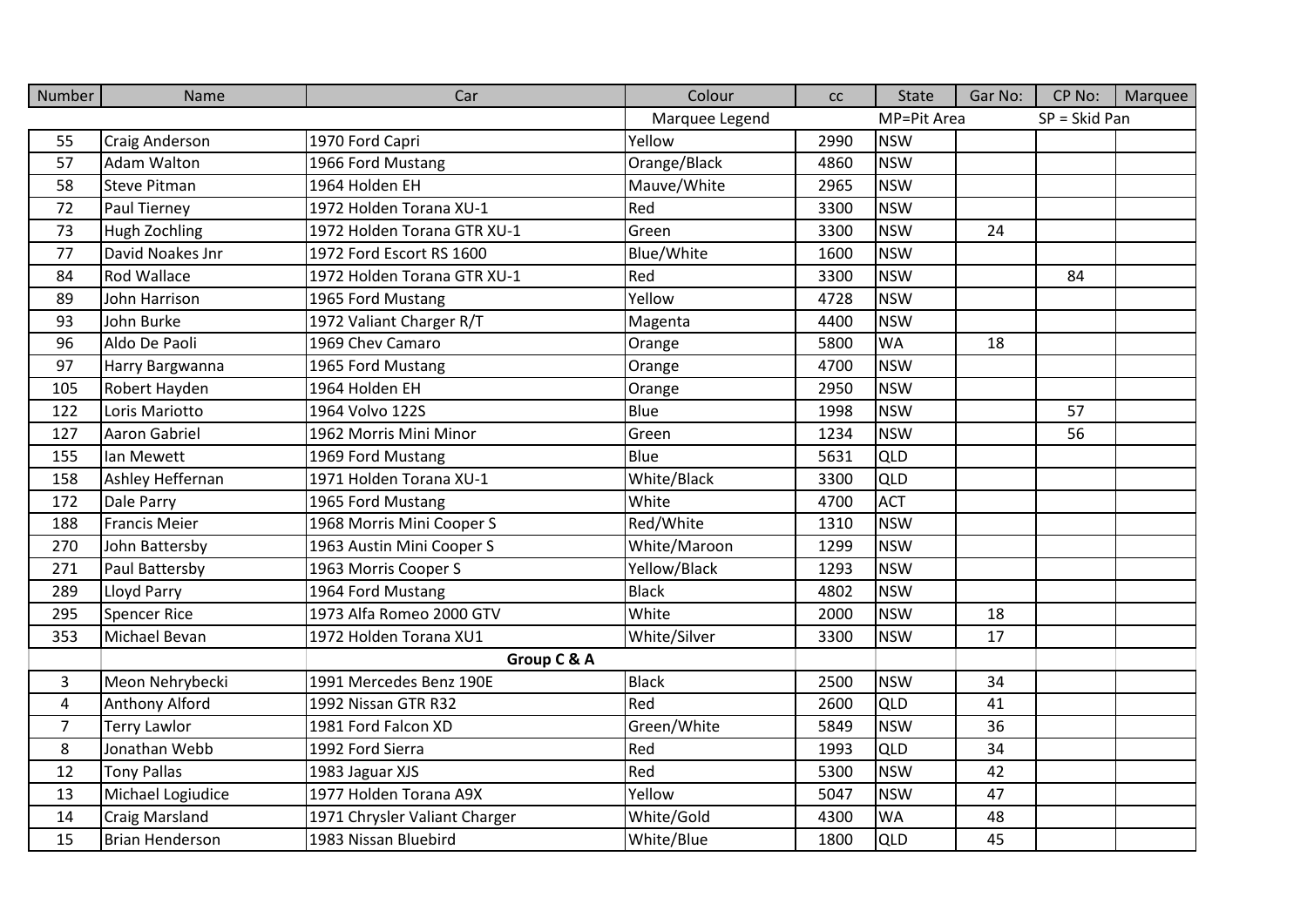| Number         | Name                      | Car                               | Colour          | cc   | State       | Gar No: | CP No:        | Marquee         |
|----------------|---------------------------|-----------------------------------|-----------------|------|-------------|---------|---------------|-----------------|
|                |                           |                                   | Marquee Legend  |      | MP=Pit Area |         | SP = Skid Pan |                 |
| 16             | Adam Workman              | 1984 Nissan Bluebird              | White           | 1770 | <b>NSW</b>  | 45      |               |                 |
| 20             | Carey McMahon             | 1990 Ford Sierra Cosworth RS500   | Yellow          | 2000 | <b>NSW</b>  | 38      |               |                 |
| 25             | <b>Rick Allen</b>         | 1992 BMW E30 M3                   | Yellow          | 2492 | <b>NSW</b>  | 41      |               |                 |
| 28             | Peter Woods               | 1979 Toyota Celica GT2000         | White/Red       | 1968 | <b>QLD</b>  | 48      |               |                 |
| 32             | Gavin Adamson             | 1975 Isuzu PF60                   | White           | 1861 | <b>NSW</b>  | 46      |               |                 |
| 33             | Jamie McDonald            | 1991 Holden Commodore VNSS        | <b>Black</b>    | 4990 | <b>NSW</b>  | 43      |               |                 |
| 35             | <b>Bill Cutler</b>        | 1981 BMW M535                     | White           | 3453 | <b>VIC</b>  | 40      |               |                 |
| 37             | Peter Lucas               | 1981 Mazda RX7                    | White/Blue      | 1300 | <b>NSW</b>  | 14      |               |                 |
| 40             | <b>Adrian Allisey</b>     | 1992 Holden Commodore             | White/Blue      | 4980 | <b>VIC</b>  | 42      |               |                 |
| 41             | David Paterson            | 1983 Toyota Corolla Sprinter      | White/Red       | 1487 | QLD         | 49      |               |                 |
| 44             | David Towe                | 1987 BMW M3                       | <b>Black</b>    | 2300 | <b>NSW</b>  | 44      |               |                 |
| 52             | Glenn Gerstel             | 1983 Holden Commodore VH          | Yellow/Black    | 5000 | QLD         | 40      |               |                 |
| 64             | <b>Craig Neilson</b>      | 1983 Mitsubishi Starion           | Red/Whie/Yellow | 1995 | QLD         | 44      |               |                 |
| 77             | Chris O'Connor            | 1981 Toyota Celica GT             | Green           | 1968 | <b>VIC</b>  | 47      |               |                 |
| 90             | <b>Craig Foster</b>       | 1986 Toyota Corolla AE86 GT Coupe | Red/White       | 1587 | QLD         | 49      |               |                 |
| 93             | <b>Steve Axisa</b>        | 1973 Holden Torana XU-1           | <b>Blue</b>     | 3300 | <b>NSW</b>  | 46      |               |                 |
| 251            | <b>Russell Stenhouse</b>  | 1977 Holden Torana A9X            | White/Blue      | 5136 | <b>ACT</b>  | 43      |               |                 |
|                |                           | MG & Invited British              |                 |      |             |         |               |                 |
| $\mathbf{1}$   | <b>Philip Chester</b>     | 1996 MG F                         | Green           | 1796 | <b>VIC</b>  |         |               | SP <sub>7</sub> |
| 3              | Simon Meyer               | 1962 MG Midget                    | Blue            | 1310 | <b>NSW</b>  |         |               |                 |
| $\overline{4}$ | <b>Richard Vollebregt</b> | 1966 MGB                          | Blue            | 1798 | <b>VIC</b>  |         |               |                 |
| 13             | Damien Meyer              | 1963 MG Midget                    | Red             | 1460 | <b>NSW</b>  |         |               |                 |
| 24             | <b>Michael Trathen</b>    | 1966 MG Midget                    | <b>Blue</b>     | 1310 | <b>VIC</b>  |         | 64            |                 |
| 36             | Hendrik Zwarteveen        | 1964 MGB                          | Blue            | 1867 | <b>VIC</b>  |         |               | SP 10           |
| 43             | Ed Ferguson               | 1973 Triumph TR7 V8               | Red             | 4998 | <b>VIC</b>  |         |               | SP 12           |
| 45             | Alister Ondarchie         | 1979 Triumph TR7                  | Yellow          | 1998 | <b>VIC</b>  |         |               | SP <sub>4</sub> |
| 46             | <b>Matt Blanch</b>        | 1967 MGB                          | Red             | 1800 | <b>NSW</b>  |         |               | SP <sub>6</sub> |
| 48             | <b>Tony Vollebregt</b>    | 2001 MGZR                         | Yellow          | 1800 | <b>VIC</b>  |         |               | SP <sub>3</sub> |
| 53             | Michael Wood              | 1973 MGB GT V8                    | Burgundy        | 3500 | <b>VIC</b>  |         |               | SP <sub>5</sub> |
| 64             | David Baigent             | 1969 MG Midget                    | Blue            | 1380 | <b>NSW</b>  |         |               | SP 11           |
|                |                           | <b>5 Litre Touring Cars</b>       |                 |      |             |         |               |                 |
| 6              | <b>Chad Parrish</b>       | 2003 Ford Falcon BA               | Black/White     | 5000 | <b>NSW</b>  | 38      |               |                 |